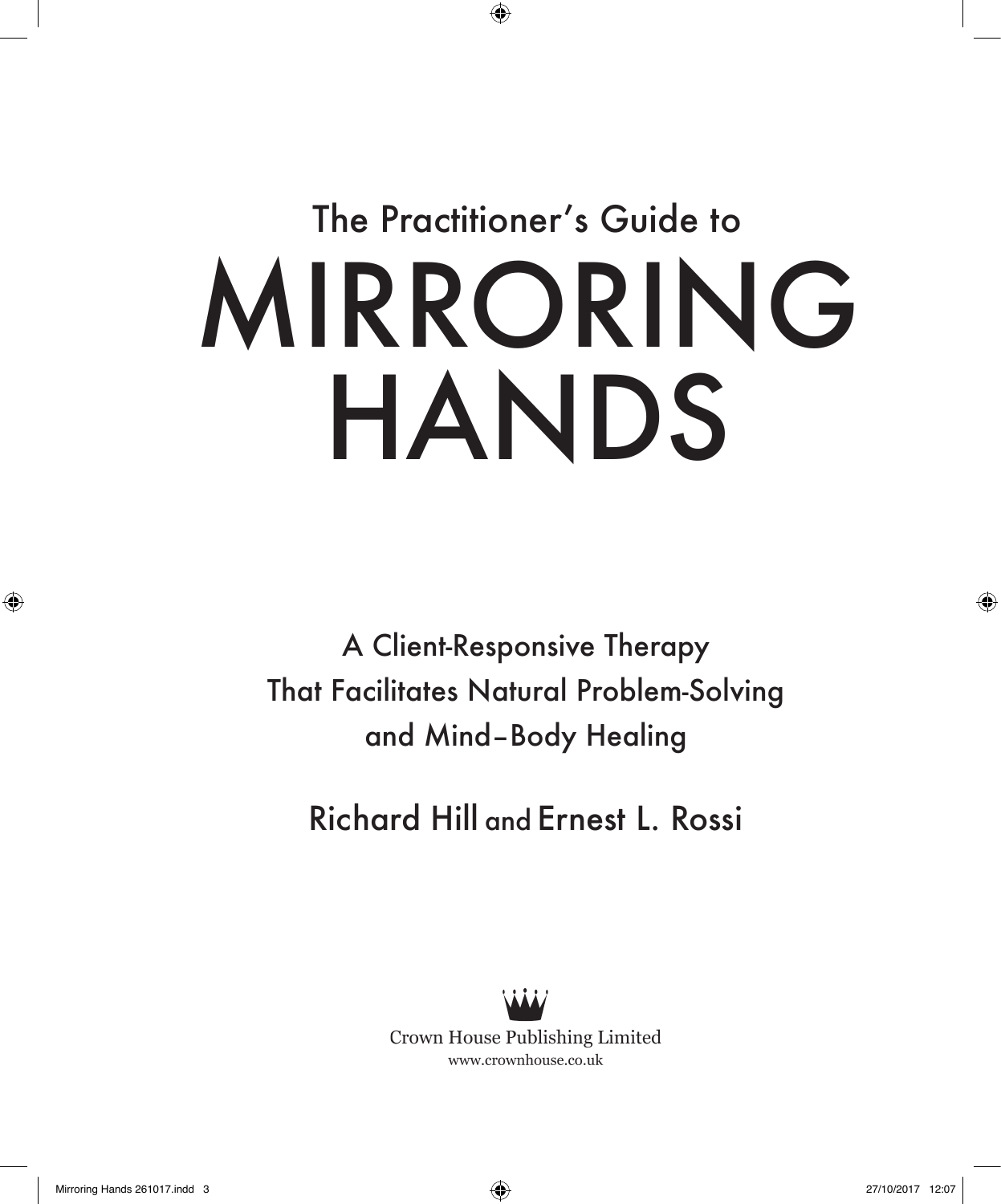First published by

Crown House Publishing Ltd Crown Buildings, Bancyfelin, Carmarthen, Wales, SA33 5ND, UK www.crownhouse.co.uk

and

Crown House Publishing Company LLC PO Box 2223, Williston, VT 05495, USA www.crownhousepublishing.com

© Richard Hill and Ernest L. Rossi, 2017

The right of Richard Hill and Ernest L. Rossi to be identified as the authors of this work has been asserted by them in accordance with the Copyright, Designs and Patents Act 1988.

All rights reserved. Except as permitted under current legislation no part of this work may be photocopied, stored in a retrieval system, published, performed in public, adapted, broadcast, transmitted, recorded or reproduced in any form or by any means, without the prior permission of the copyright owners. Enquiries should be addressed to Crown House Publishing Limited.

Page 206: Figure 14.1: Ravitz, L. J. (1950). Electrometric correlates of the hypnotic state. *Science*, 112, 341–342. Reproduced with permission. Pages 242–243: Extract from von Baeyer, H. (2013). Quantum weirdness? It's all in your mind. *Scientific American*, 308(6), 46–51 at 47–48. Reproduced with permission. Page 246: Extract from Stetka, B. (2014). Changing our DNA through mind control? *Scientific American* (16 December). https://www.scientificamerican.com/article/changing-our-dna-through-mind-control/. Reproduced with permission. Page 251: Extract from Crease, R. (2010). *The Great Equations: Breakthroughs in Science from Pythagoras to Heisenberg.* New York: W.W. Norton, pp. 242–245. Reproduced with permission. Page 252: Extract from Fedak, W. & Prentis, J. (2009). The 1925 Born and Jordan paper "On quantum mechanics." *American Journal of Physics*, 77(2), 128–139 at 133. Reproduced from American Journal of Physics, with permission of the American Association of Physics Teachers. Page 257: Figure AB.7a: Nave, R. (2016). HyperPhysics. http://hyperphysics.phy-astr.gsu.edu/hbase/hframe.html [website]. Department of Physics and Astronomy, Georgia State University, Atlanta. Page 259: Figure AB.7d: Stodolna, A. S., Rouzée, A., Lépine, F., Cohen, S., Robicheaux, F., Gijsbertsen, A. et al. (2013). Hydrogen atoms under magnification: direct observation of the nodal structure of stark states. *Physical Review Letters*, 110(21), 213001. Reproduced with permission. Page 265: Extract from *Beautiful Question: Finding Nature's Deep Design* by Frank Wilczek © 2015 by Frank Wilczek. Used by permission of Penguin Press, an imprint of Penguin Publishing Group, a division of Random House LLC. All rights reserved.

Crown House Publishing has no responsibility for the persistence or accuracy of URLs for external or third-party websites referred to in this publication, and does not guarantee that any content on such websites is, or will remain, accurate or appropriate.

British Library Cataloguing-in-Publication Data

A catalogue entry for this book is available from the British Library.

Print ISBN 978-178583246-8 Mobi ISBN 978-178583290-1 ePub ISBN 978-178583291-8 ePDF ISBN 978-178583292-5

LCCN 2017955324

Printed and bound in the UK by TJ International, Padstow, Cornwall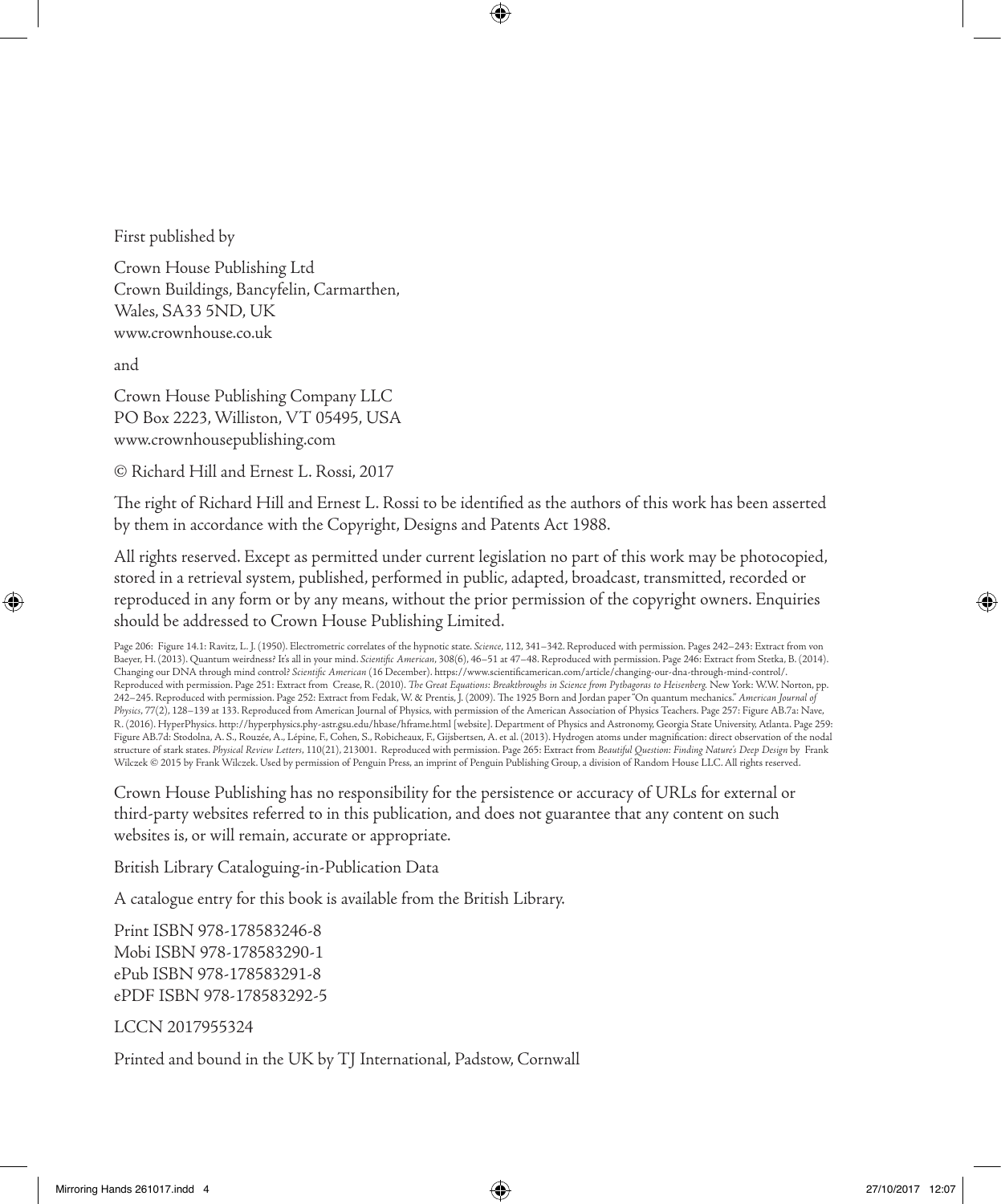## **Contents**

|  | 1. The History of Mirroring Hands: Ernest Rossi in Conversation with Richard Hill 11          |
|--|-----------------------------------------------------------------------------------------------|
|  | 2. Thinking IN the Systems of Life: Preparing the Therapeutic Mind 27                         |
|  |                                                                                               |
|  |                                                                                               |
|  | 5. The Rhythms and Cycles of Life in Therapy: The Natural Foundations of                      |
|  |                                                                                               |
|  | 7. Natural, Comfortable, and Sensitive Observation: The Art of Client-Responsive Therapy. 107 |
|  | 8. Holding Both Sides of the Mirror: Revealing Potential and Possibility 123                  |
|  | 9. Curiosity and the Elephant in the Room: What We Miss137                                    |
|  | 10. Clearing Out the Negative, Preparing for the Positive: Closing the Door153                |
|  | 11. Symptom Scaling for Enlightenment: The Symptom is a Message 167                           |
|  | 12. Improvising, Drama, and Mirroring Hands: The Flow of Client-Responsive Therapy181         |
|  | 13. Personal Access to Your Growing Edge: Solo and Personal Use of Mirroring Hands  191       |
|  |                                                                                               |
|  |                                                                                               |
|  | Appendix A. The Nuntius Nuclei: A New Neuroscience for Curiosity  231                         |
|  | Appendix B. An Integrated Quantum Field Theory of Physics, Math, Biology, and Psychology 239  |
|  |                                                                                               |
|  |                                                                                               |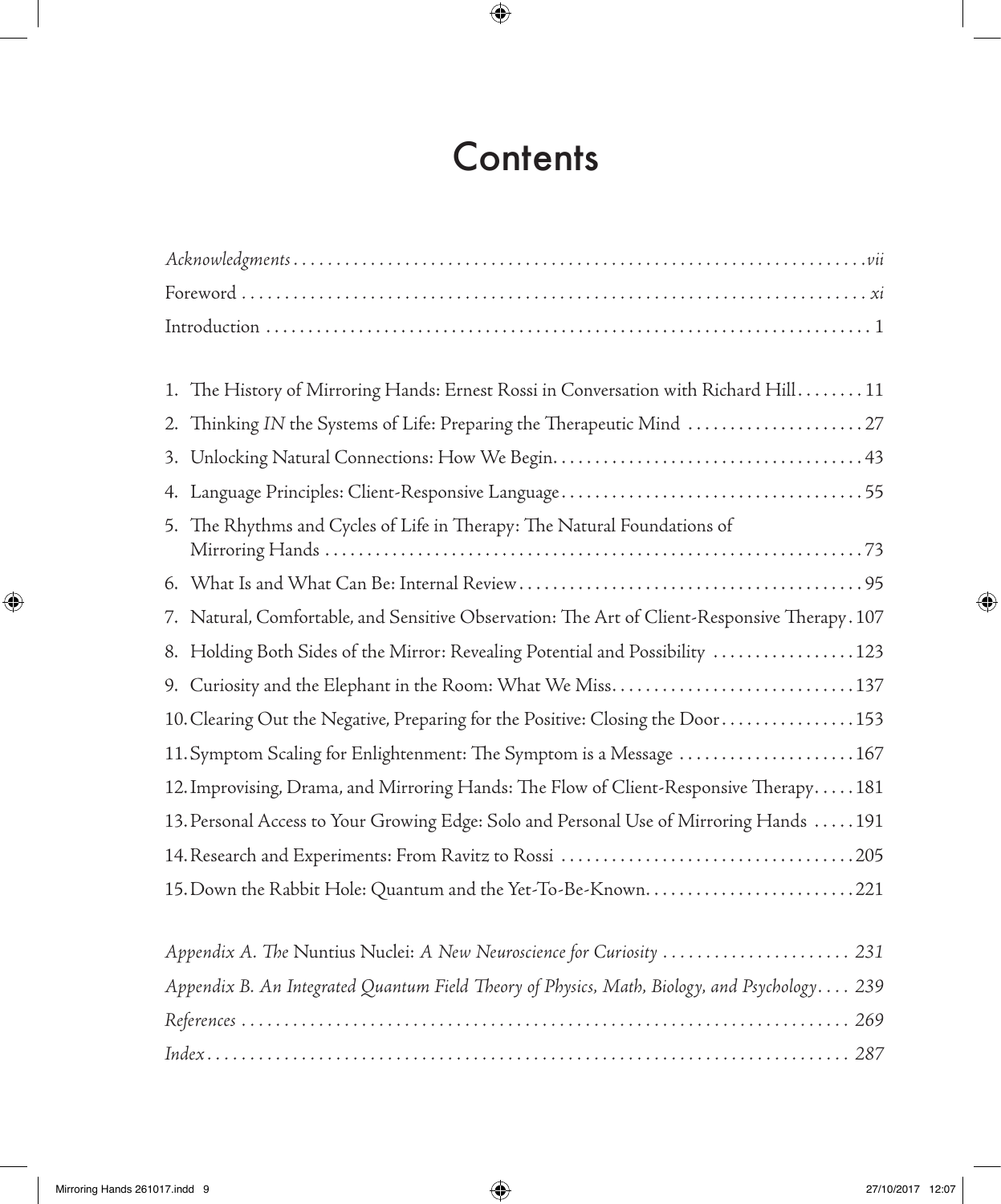# Foreword



Ernest Rossi has been a seminal contributor to and a historical figure in the evolution of psychotherapy. He is blessed to have Richard Hill as a collaborator.

Rossi has contributed in many professional arenas, including advancing Jungian perspectives and the work of Milton H. Erickson, M.D., who was the dean of 20th century medical hypnosis. Rossi was Erickson's Boswell and the person who was primary in making Erickson's work available to the world. But Rossi's own groundbreaking contributions have been in psycho-neuro-biology. He pioneered the use of hypnotic techniques in mind–body therapy, including the way in which hypnotic suggestion alters gene expression. How the mind creates the brain and the body is a door that Rossi has unlocked so that other investigators can enter and explore.

Contributions to hypnosis have also been central to Rossi's work. He is a specialist in ideodynamic activity – the way in which associations and mental representations alter behavior and sensory experience. When you think vividly about a lemon, you salivate. If you're a passenger in a car, and you want it to stop quickly, you stomp on the imaginary brake. These ideodynamic principles can guide psychotherapy and are the foundation of this important book.

Rossi invented the Mirroring Hands technique, which can be used both for hypnotic induction and hypnotherapy. The protocol and accompanying theory are presented and enriched with clear clinical examples. Variations are explained and limitations are offered. Therapists who want to advance their technique can now learn from a psychotherapeutic master.

Richard Hill is a co-author, not merely an expositor. He expounds on the importance of curiosity as a palliative factor and enriches perspectives on using the brain to alter the body. Orientations are developed to aid clinicians to avoid burnout.

Not only is this book an important resource for those who practice hypnosis, it can also be an important introduction for any psychotherapist who wants to learn about mind–body therapy. This manual provides keys to the solutions to problems that have previously evaded psychotherapeutic technique.

Ernest Rossi and Richard Hill are to be commended for their vibrant exposition. They have cleared previous undergrowth and created a path that others will be wise to follow.

> Jeffrey K. Zeig, Ph.D. Milton H. Erickson Foundation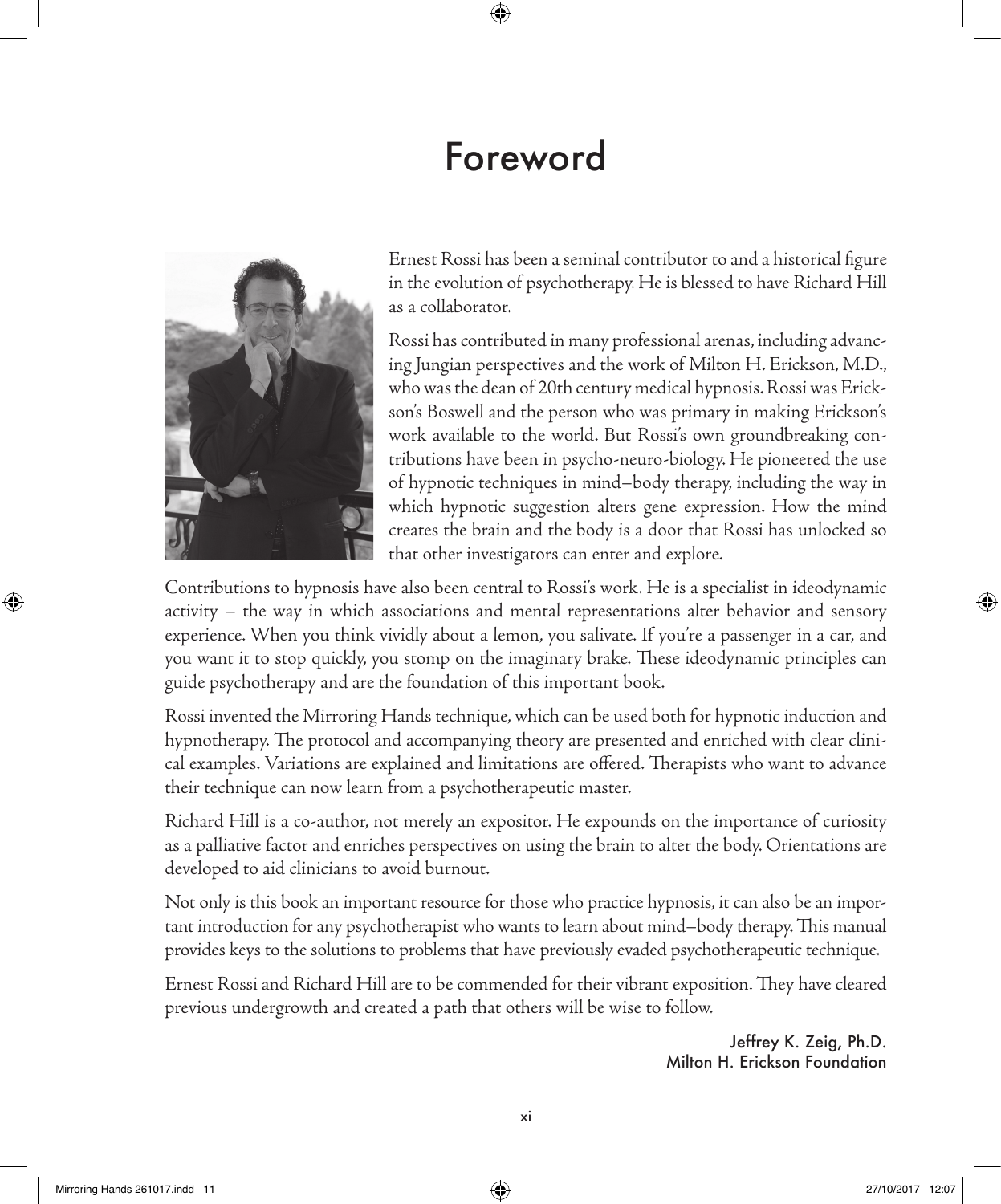# Introduction

#### Richard Hill Meets Ernest Rossi

I first saw Ernest Rossi demonstrate Mirroring Hands in December 2005. My reaction to Dr. Rossi's undeniable intellect and broad ranging ideas was to be, simply, blown away. I knew this was a turning point, a phase shift, in my life. There had to be a reason why I had flown 7,500 miles to attend the Evolution of Psychotherapy conference. I did not ever imagine I was embarking on a journey that would lead to a decade long engagement with Ernest Rossi, culminating in this book.

But things happen, and they have a way of telling you what you need to know. Sometimes you notice quickly and easily, other times you need to be smacked in the face more than once before it all falls into place. So, what were the smacks in my face? Frankly, there have been quite a few over the past decade. Let me share an experience from a few years ago which absolutely convinced me why I was so drawn to Mirroring Hands. I hope that in describing a case, you can more easily "walk in my shoes" for a while.

#### RH's Casebook: A "Walk-In"

I answered an unexpected knock on the door of my clinic. A woman in her mid to late thirties asked if I could see her straight away. That is a little unusual but, as it happened, I was available and I invited her in. She spoke quickly and had a way of gazing intently that was a little unnerving, but I didn't feel she was psychotic, just intense. In something of a machine-gun delivery she set up the conditions for the session.

*Your sign says counseling and brain training. I don't know what brain training is. (She didn't pause for an explanation.) I've just come from seeing another psychiatrist. In fact, I've seen a lot of different therapists, had just about every therapy … and read everything. You reckon you can do something different? I'll give you 60 minutes.*

Well, it was nothing if not a challenge, and so we began. She sat down and I went through my standard intake process. She wasn't all that keen on telling her story in detail, again, to another therapist.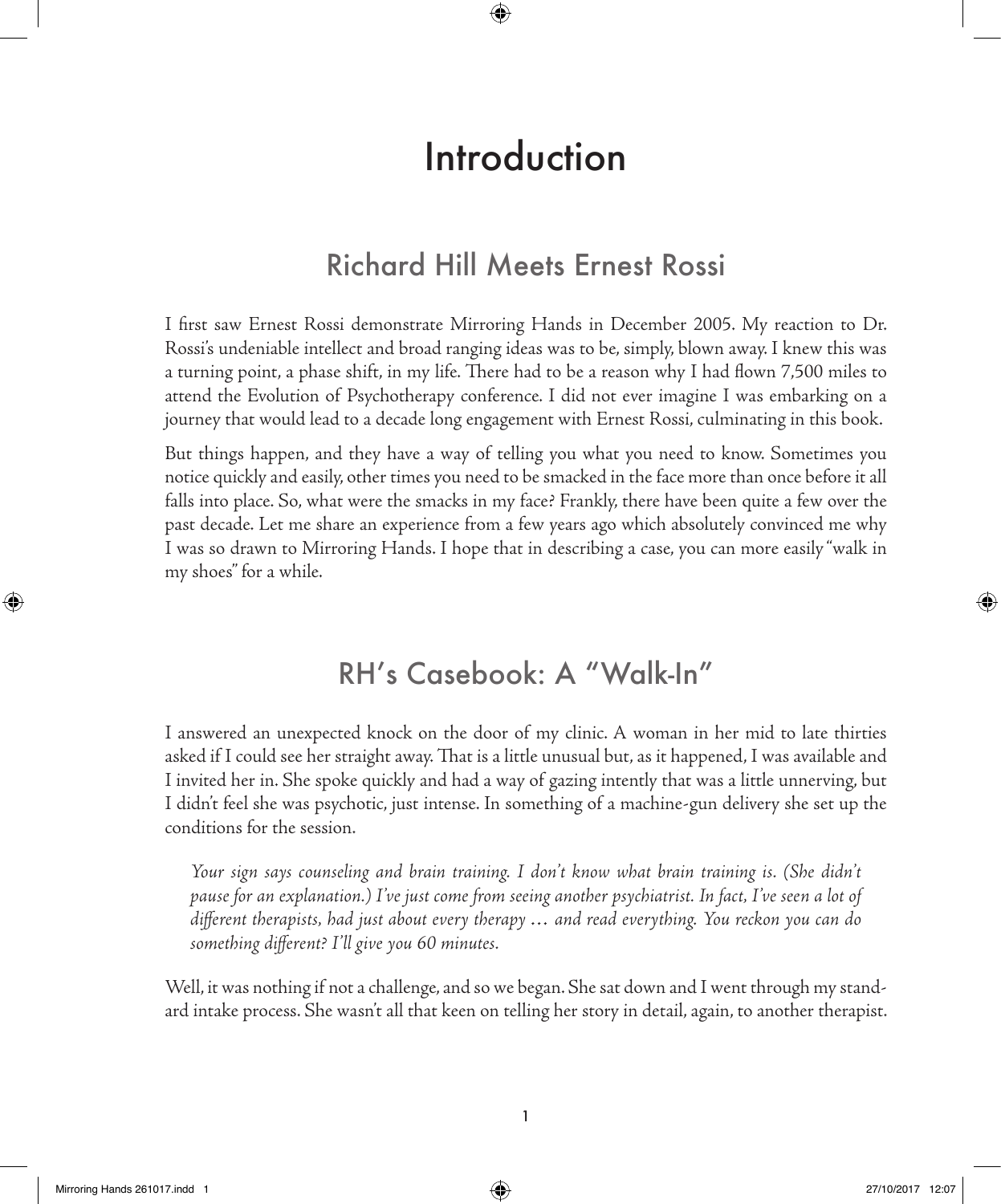Then she looked at her watch:

*You have 45 minutes left.*

No pressure! In the tradition of Milton H. Erickson, I was looking for her to show me some clues as to how to proceed.<sup>1</sup> She had been clear so far: don't do any of the standard treatments. She almost seemed to be saying, don't treat me at all. Wow! This was such a unique experience and, to be honest, I really didn't know what to do. So I watched her. She was very expressive with her hands, pushing them toward me to highlight things as she spoke. I was suddenly transported to my workshops with Ernest Rossi. This looked something like what happens during a Mirroring Hands experience. I took the gamble that no other therapist had used this technique with her.

*I'm noticing that you are very expressive with your hands. Have you ever really looked at your hands … noticed what is really interesting about them?*

She was surprisingly cooperative and stared at her hands for about 30 seconds, then flicked her gaze back to me.

*What are you doing?* 

Well, she had basically told me that she didn't think much of what therapists thought. She was also sick and tired of them forcing different therapies down her throat. Feigning a surprised confusion, I replied:

*I don't know, but you said you'd done everything. So … have you ever done anything like this before?* 

She stared intently at me for a moment, looked at her watch and told me as a matter of fact:

*You have 35 minutes.*

I began to facilitate Mirroring Hands. We will learn the details of the procedure later in the book, but, suffice it to say, as the experience unfolded, she told me, with some surprise, that she felt her hands were representing two aspects of her persona. One hand was representing a part of herself she keeps private and the other hand was representing her public face. It was like watching someone open doors to rooms she had not seen for a long time. Sometimes she shared what was happening and other times she just explored her "rooms" privately. Many things happened over the next 30

<sup>1</sup> Erickson, M. H. (2008). *The Collected Works of Milton H. Erickson, M.D.* Vol. 1: *The Nature of Therapeutic Hypnosis*, ed. E. L. Rossi, R. Erickson-Klein & K. L. Rossi. Phoenix, AZ: Milton H. Erickson Foundation Press, p. xii.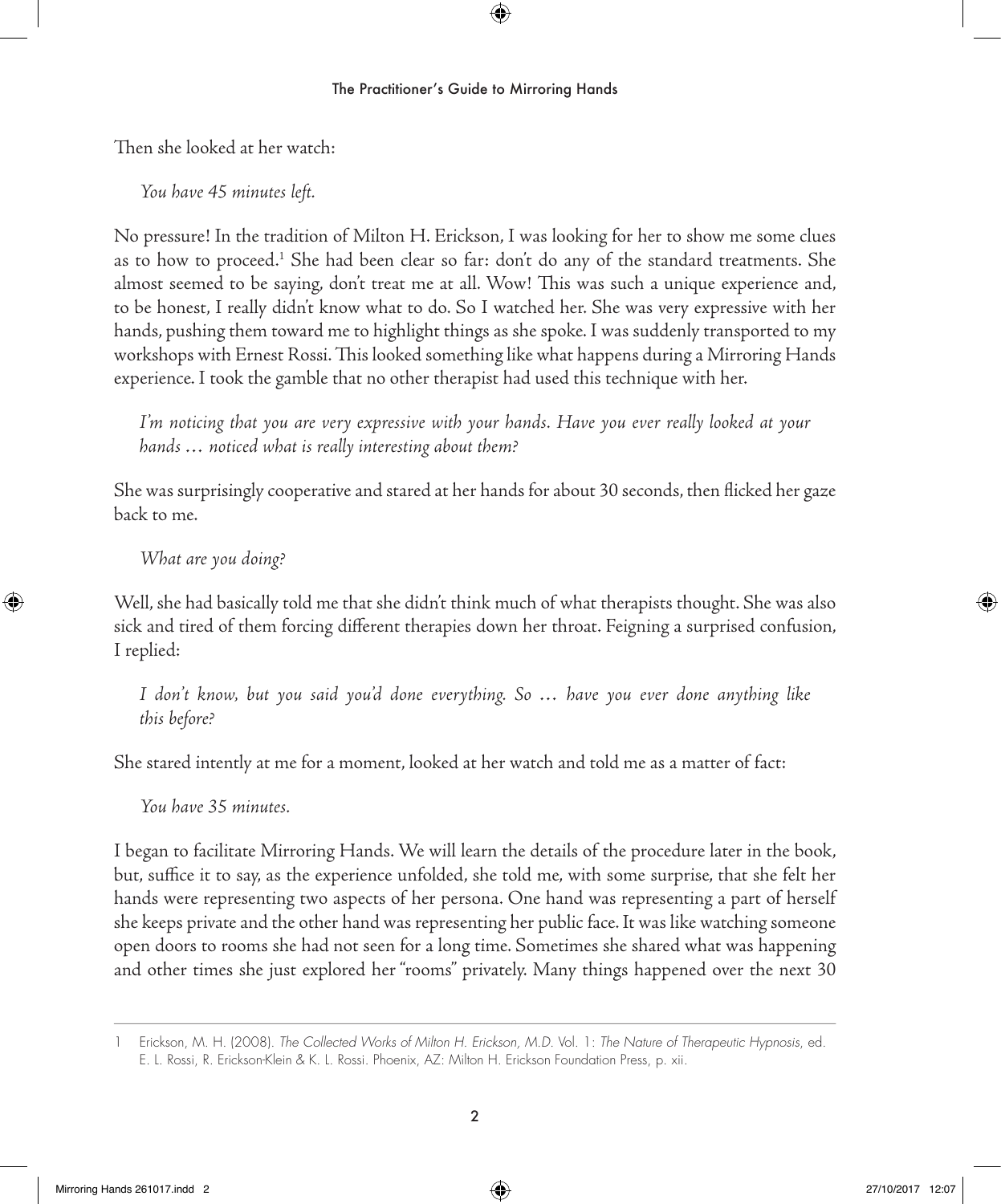minutes that are not vital to replay here, but finally her hands settled together, with her "public self " hand totally covering her "private self" hand.

She was quiet for a little while, then looked up. Her eyes had softened their intense gaze. Her voice was slower and more contemplative. It was clear that she knew something now that she did not know 30 minutes ago. Over the next 15 minutes – yes, she stayed beyond her 60 minute deadline – she told me how she had created this "public self " as a protector against early family difficulties. Now she knew why she felt so frustrated and had resisted previous therapy. Everyone was trying to "fix" her public face, but that was her protector. To take away her protector would be disastrous for her private self.

After all those years of therapy, when she had only allowed people to see her *protector self*, today she had allowed her hands to become mirrors into her deeper self. In this Mirroring Hands experience she was able explore "rooms" that were usually locked or avoided. She was able to tend to her vulnerable "private" self and begin the process of letting her protective "guardian" self take a well-earned rest. The most amazing thing is that she did the bulk of this work without my interference, imposition, or direction. She found what she was searching for: how to begin her own healing. I expect she might say that was 60 minutes that truly changed her life. Equally, that was 60 minutes that truly set my sails.

#### What Is This Book About?

We will show how to create and facilitate therapeutic experiences like this, utilizing the Mirroring Hands technique. We will also show how to integrate our therapeutic approach across all therapies, and even into daily life. The woman found natural "inner" and "between" connections on numerous levels that literally changed her psycho-neuro-biology. The realizations and changes that happened to her indicate a variety of implicit activities, including brain plasticity and neural integrations, cognitive perceptions entering and altering conscious awareness, the necessary gene expression and protein synthesis to enable these processes, and the possibility of epigenetic changes to her DNA.<sup>2</sup> On the observable level, she clearly experienced new thoughts and a deeper self-understanding. It was evident that she had connected with her own capacities for problem-solving and was ready to begin her own healing. We will describe and show how Mirroring Hands is conducted, but equally, if not more importantly, we will explore the framework of knowledge and understanding that surrounds and supports the process. We have differentiated seven variations of Mirroring Hands. These are punctuated with chapters that reveal different aspects of the surrounding and supporting framework. The

<sup>2</sup> Rossi, E. L., Iannotti, S., Cozzolino, M., Castiglione, S., Cicatelli, A., & Rossi, K. L. (2008). A pilot study of positive expectations and focused attention via a new protocol for optimizing therapeutic hypnosis and psychotherapy assessed with DNA microarrays: the creative psychosocial genomic healing experience. *Sleep and Hypnosis,* 10(2), 39–44; Simpkins, C. A. & Simpkins, A. M. (2010). *Neuro-Hypnosis: Using Self-Hypnosis to Activate the Brain for Change.* New York: W.W. Norton.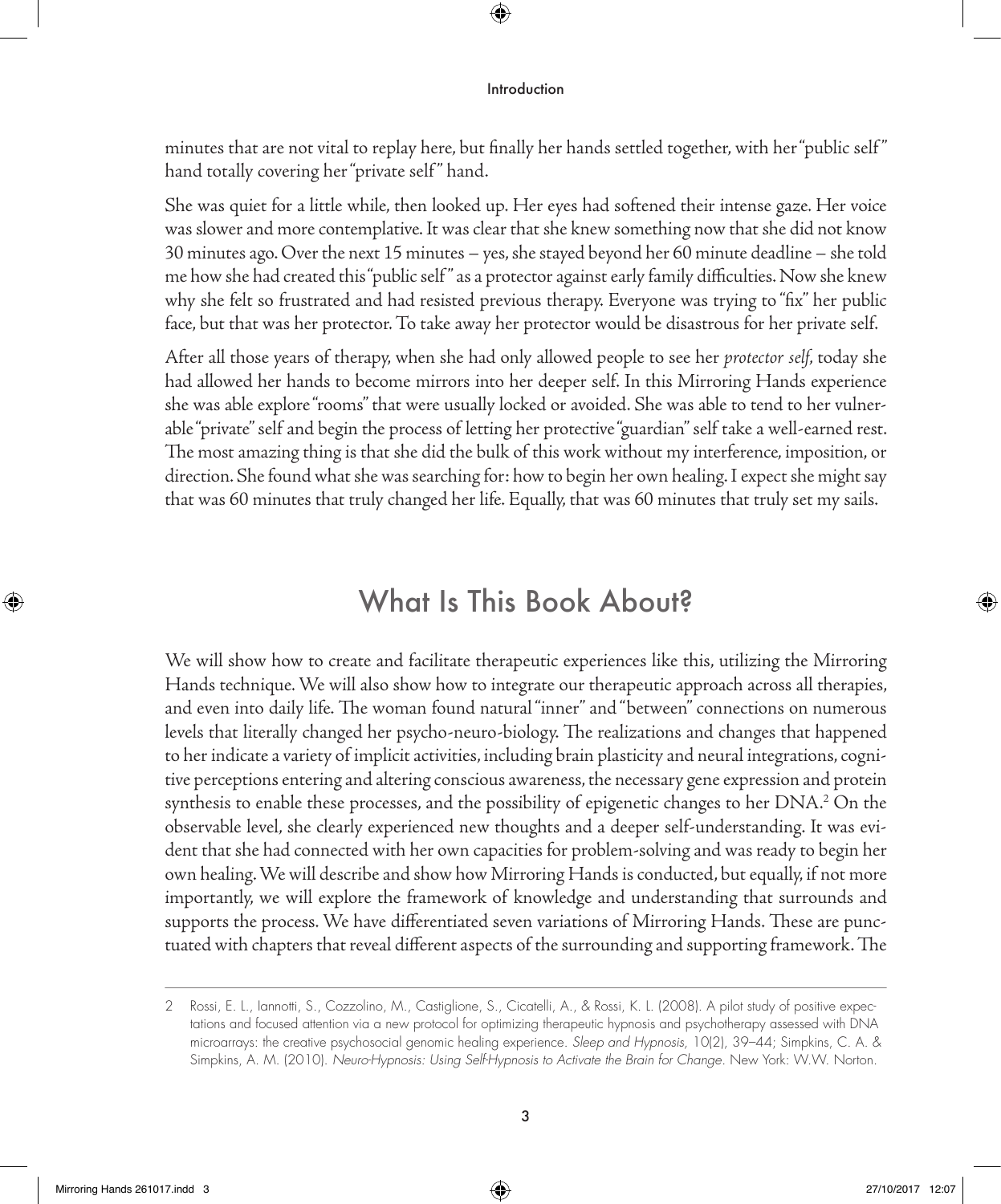complete picture gradually emerges over the course of the book as we guide you around the activities of the technique and into the foundational frameworks of the Mirroring Hands approach.

#### When, Where, and Why?

It is important to clarify at the very beginning that we are not presenting Mirroring Hands as *the therapy* for everything and everyone. It is not a magic bullet, any more than is any other therapy. In fact, current research is concluding that no one therapy is necessarily more effective than any other.3 As if to confuse and confound, practitioners know from their personal cases that a particular therapy *can* be much more successful with a particular client. Equally, with another client, a different therapy is more effective. The conundrum is resolved when we position the client as central to the therapeutic process, when the experience and efficacy of the therapist and the therapies they utilize are taken into account, and when there is a comfortable and collaborative relationship between the therapist and the client (the therapeutic alliance).4 A pragmatic definition of *evidence based practice* has created a pressure toward determining preferable therapies or perhaps permissible therapies that *should* be applied to clients only by available, research based evidence. This appears to be a growing construct in agencies, insurance funded therapies and other funded institutions, as well as many educational institutions. Although we appreciate the responsibility to produce predictably successful outcomes, we feel that these limiting determinations are not the right path to follow.

You may be surprised that the American Psychological Association's Presidential Task Force produced and published a formal definition in 2006 that is not evidence centric: "Evidence-based practice in psychology (EBPP) is the integration of the best available research with clinical expertise in the context of patient characteristics, culture, and preferences."5 It is quite clear that the *client* is the context, and the therapy, intervention, or technique utilized is only one part of an integration of reliable practice, practitioner expertise, and how the client responds. A client centered approach is hardly new. It was first introduced by Carl Rogers in the latter half of the 20th

<sup>3</sup> Wampold, B., Flückiger, C., Del Re, A., Yulish, N., Frost, N., Pace, B. et al. (2016). In pursuit of truth: a critical examination of meta-analyses of cognitive behavior therapy. *Psychotherapy Research*, 27(1), 14–32; Connolly Gibbons, M. B., Mack, R., Lee, J., Gallop, R., Thompson, D., Burock, D. & Crits-Christoph, P. (2014). Comparative effectiveness of cognitive and dynamic therapies for major depressive disorder in a community mental health setting: study protocol for a randomized non-inferiority trial. *BMC Psychology*, 2(1), 47.

<sup>4</sup> Ardito, R. B. & Rabellino, D. (2011). Therapeutic alliance and outcome of psychotherapy: historical excursus, measurements, and prospects for research. *Frontiers in Psychology*, 2, 270; Miller, S. D., Hubble, M. A., Chow, D. L. & Seidel, J. A. (2013). The outcome of psychotherapy: yesterday, today, and tomorrow. *Psychotherapy*, 50(1), 88–97.

<sup>5</sup> American Psychological Association Presidential Task Force on Evidence-Based Practice (2006). Evidence-based practice in psychology. *American Psychology*, 61(4), 271–285 at 273.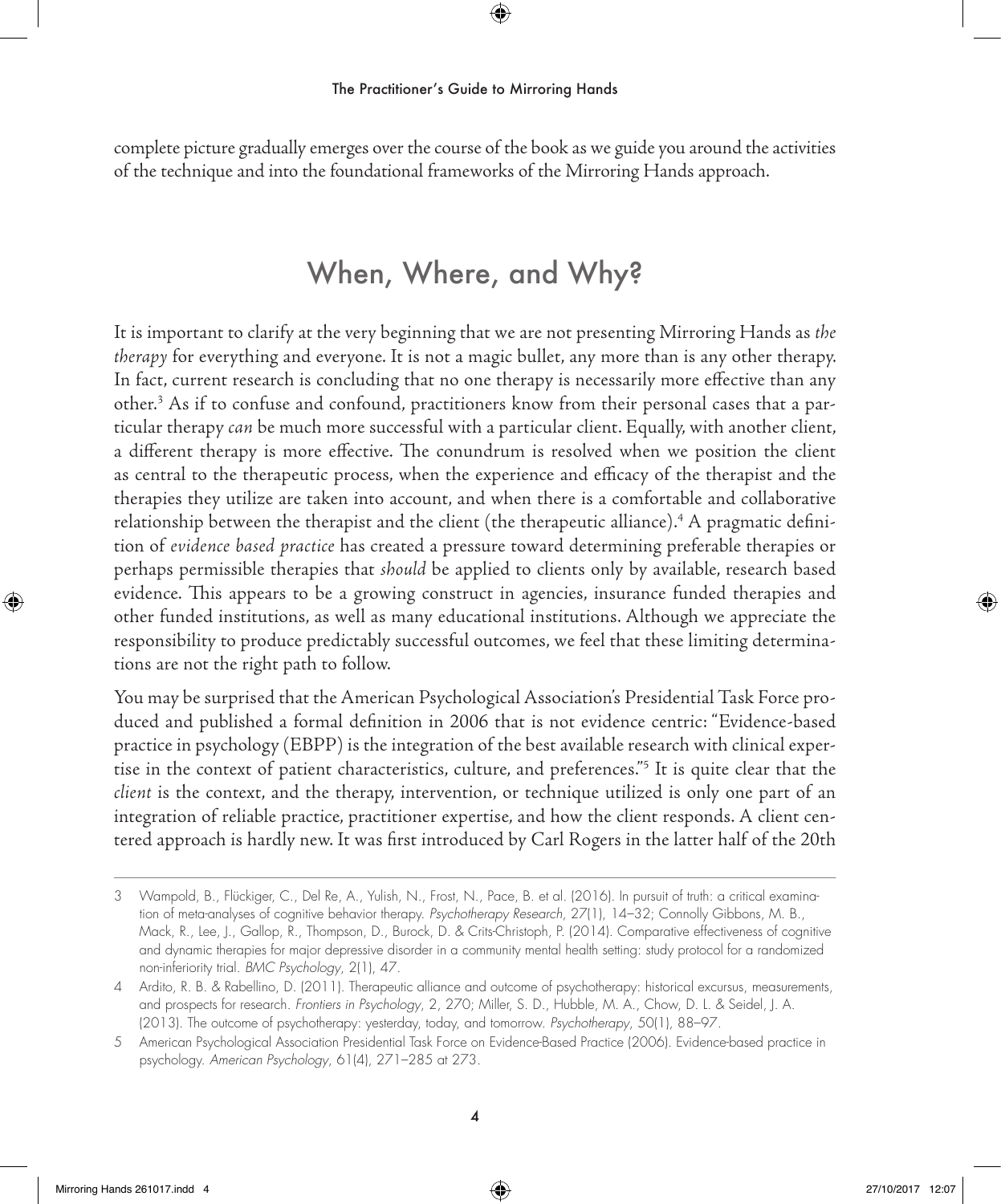century.6 We suggest that it is possible to create an even deeper degree of engagement with the client in their pursuit of effective therapy by asking the therapist to take one more step back from the client once they are "centered," and allow the therapy to emerge in a *client-responsive* way. So, the answer to *when, where*, and *why* is much more about the client than it is about prescribed or usual treatment and predetermined therapeutic programs or plans. Again, it is important to qualify this by acknowledging that there are times when a therapist *needs* to do much of the work and perhaps impose a therapeutic program on a particular client. On close examination, however, even those situations can be seen as client-responsive because the client is showing they need help to get to a place where they can start to work for themselves.

Mirroring Hands is introduced at the best time, in the best place, and with the best intention – when, where, and why – in response to the client's indications of need. We suggest this is possible for all therapy because the best therapy *emerges* from the interaction between the client and the therapist.<sup>7</sup> It is, therefore, not our desire to predetermine the conditions in which you should utilize Mirroring Hands, but, having said that, we would like to give some guidance based on our experience.

#### When You Just Don't Know

Mirroring Hands is often utilized to break through the impasse of the client's "I don't know" or even "We don't know," when both client *and* therapist are unsure. You saw this dual "not knowing" in the case at the beginning of this introduction. Admittedly, this is why people come to therapy – because they don't know what to do or they don't know what their problem is really all about. Sometimes clients talk of a feeling that they know there is something to know, but that knowledge just can't be reached or there is something blocking access to it.

Regardless of the techniques or processes that emerge during a session, the first task is always to create and build the therapeutic alliance.<sup>8</sup> This often starts with talking things through. This is a very familiar beginning for most therapists. This conversation largely comes from *explicit awareness*, where both client and therapist can verbalize or, in some other way, consciously express what they are thinking or feeling. Establishing and building an interpersonal rapport is essential to earn the

<sup>6</sup> Rogers, C. R. (1957a). A note on the "nature of man." *Journal of Counseling Psychology*, 4(3), 199–203; Rogers, C. R. (2007). The necessary and sufficient conditions of therapeutic personality change. *Psychotherapy: Theory, Research, Practice, Training,* 44(3), 240–248.

<sup>7</sup> Stiles, W. B., Honos-Webb, L. and Surko, M. (1998). Responsiveness in psychotherapy. *Clinical Psychology: Science and Practice*, 5, 439–458; Hatcher, R. L. (2015). Interpersonal competencies: responsiveness, technique, and training in psychotherapy. *American Psychologist,* 70(8), 747–757.

<sup>8</sup> Lambert, M. J. & Barley, D. E. (2001). Research summary on the therapeutic relationship and psychotherapy outcome. *Psychotherapy: Theory, Research, Practice, Training,* 38(4), 357–361.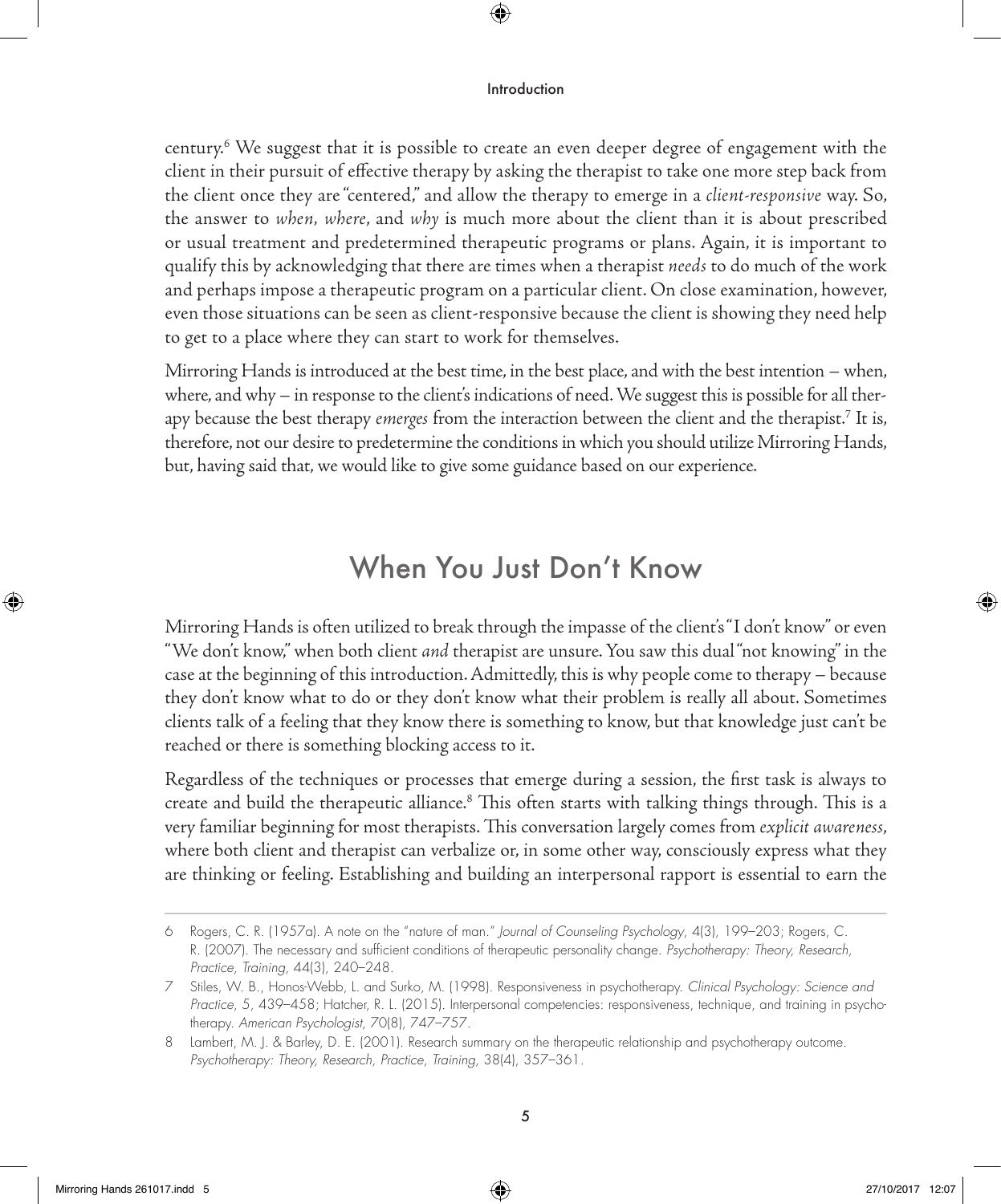trust of the client and for the client to feel safe. From trust and safety, it is possible to deal with the issue that has moved the client to come for therapy.

Beneath conscious control there is an inner, implicit world which does not have direct access to vocalization or consciously directed behavior. It is hidden, elusive, and abstract. Memories and feeling that are too difficult to bear are often "purposefully" hidden in the implicit, inner world. Behaviors and emotions can appear on the surface almost as if arising from somewhere unknown. These are usually called symptoms, but, equally, they are how the implicit makes itself known in the explicit. Symptoms create feelings of disconnection and disintegration, creating a disharmony that triggers a client to seek therapy. Mirroring Hands is a *natural* and *responsive* way to enable the client to repair those connections. We will show how this can be done safely and with natural comfort, even when the therapeutic experience is difficult and testing.

Exactly how therapy proceeds depends on what the client is able to do, is expecting to do, and is pre pared to do. It can also depend on what the client knows about you and your practice. Clients who have come specifically for Mirroring Hands might want to start with that process almost straight away. That doesn't mean that we always do. We still work carefully with *all* the messages coming from the client. We discuss this sensitivity of the therapist to the client's many levels of communi cation in Chapter 7 (Natural, Comfortable, and Sensitive Observation).

Although we describe a number of variations, Mirroring Hands can be utilized in countless ways. The interplay between client and therapist creates whatever is needed in that moment. We discuss this in Chapter 12 (Improvising, Drama, and Mirroring Hands). Improvising is, fundamentally, the unplanned utilization of your knowledge base and skill set. The exact therapeutic experience that emerges is the hallmark of the artisan nature of psychotherapy. 9 Think of a pianist who shifts away from the predetermined melody and begins to improvise. The musical notes that emerge are qualities from the musician's skills, experience, and expertise, as well as the interplay with other musicians, the audience, and the marvels of the player's own imagination. A poorly educated, tech nically weak, or inexperienced player is simply not able to improvise as well. This is a capacity that develops over time. Because we want each therapist to add their own unique qualities to their Mir roring Hands experience, we strongly encourage and highlight the importance of learning all that interests you. *We really want you to be interested.* We also encourage you to seek feedback about your work through regular supervision, and regularly ask your client what is working well for them.<sup>10</sup> We will explore different ways that you can receive client feedback, and check on therapeutic effective ness, as we work through the variations and some of our case examples. We hope this brings you, as a practitioner, confidence and comfort in your ability to flow within and around all your possibili ties. Surely that is why the client has sought to bring you into their experience!

<sup>9</sup> Schore, A. N. (2012). *The Science of the Art of Psychotherapy*. New York: W.W. Norton; Storr, A. & Holmes, J. (2012). *The Art of Psychotherapy*, 3rd rev. edn. London: Taylor & Francis.

<sup>10</sup> Miller, S. D., Duncan, B. L., Brown, J., Sorrell, R. & Chalk, M. B. (2006). Using formal client feedback to improve retention and outcome: making ongoing, real-time assessment feasible. *Journal of Brief Therapy,* 5(1), 5–22.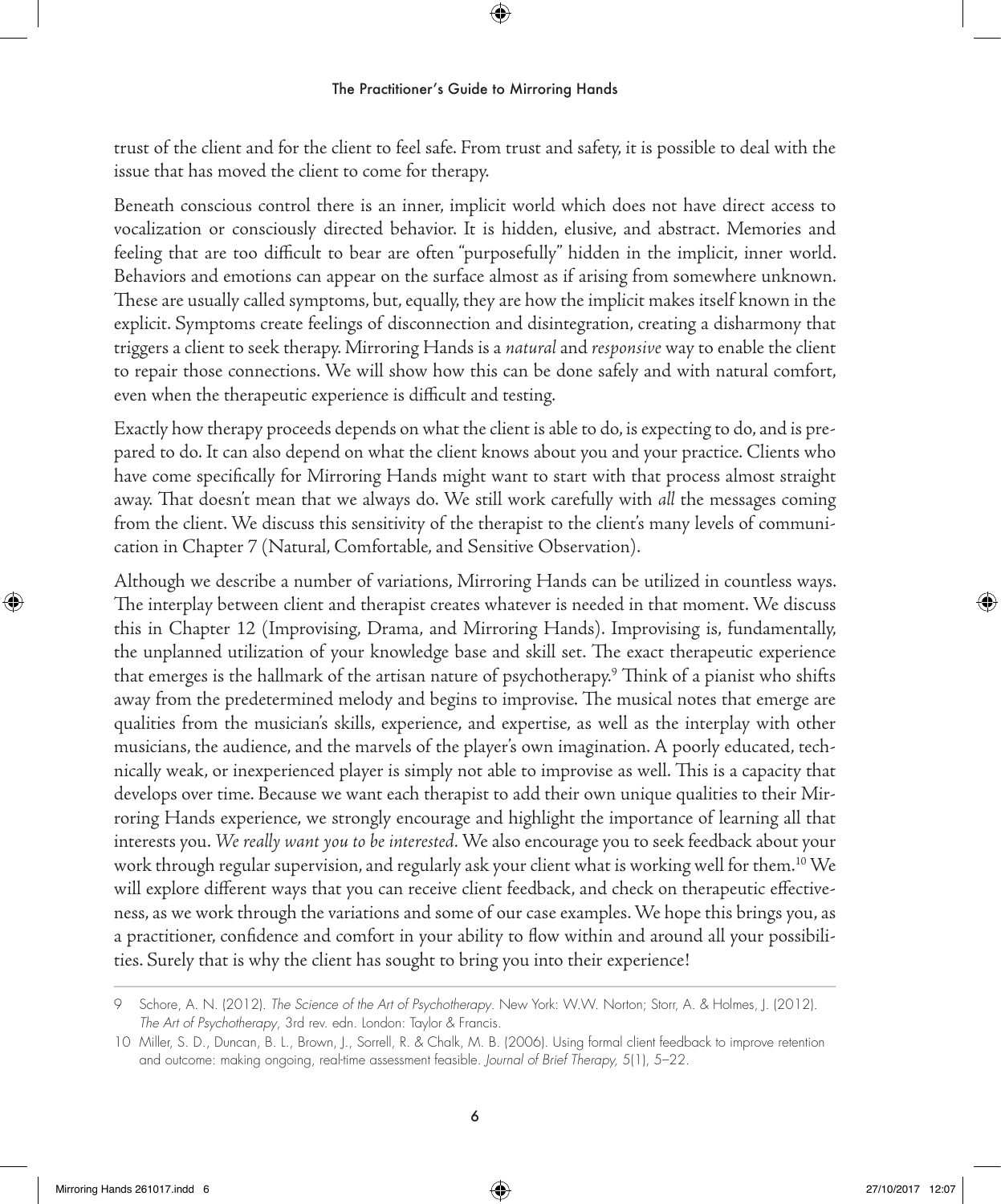#### Where Do We Begin?

It is not unusual to begin a book with a historical reflection and evaluation. In that tradition, our first chapter explores the history of mirroring hands and how the approach emerged from psychotherapy, therapeutic hypnosis, and Ernest Rossi's years with Milton H. Erickson. It *is* unusual, however, to have access to a central player in that history. Chapter 1 (The History of Mirroring Hands) reproduces an interview, a conversation really, between Ernest Rossi and Richard Hill. You will find that the conversation introduces information that has never been revealed before, and also challenges some of the established ways in which psychotherapy is approached, and our personal approach to health and well-being.

That conversation sets up the first challenge which is addressed in Chapter 2 (Thinking *IN* the Systems of Life). We begin our exploration with a fresh look at how we think. We have an educational tradition of logic based around the principle of cause and effect, but the reality of the world in which we live is somewhat different. This chapter explores the wonders and seemingly mysterious processes that occur in systems, complexity, and chaos. Complexity theory is, simply, a way of explaining what happens when many things make connections, interact, integrate, and produce outcomes. At any given moment, most of us can see that we are involved and engaged with all kinds of influences and it is hard to know exactly what is going to happen. It would be great if things were as simple as one cause and one predictable outcome, but our life experience tells us it is more unpredictable than that.

The very latest brain research occurring as part of the Brain Initiative, launched by President Obama in 2013 in the United States, is shifting research focus from individual brain components and processing mechanisms to looking at the brain as a complex system that shifts and changes as a function of energy and information flow.11 As you work through the book, you will see we also seek to create a shift away from the way we have been taught to think. Rather than being the therapist who sits with but outside the client, introducing interventions that will produce a resolution, we will show you how it is possible to be a therapist who enters into a *therapeutic system with the client*. We will show how being *in* the system (instead of acting *on* the system) produces a very different engagement with the client. The therapist naturally becomes client-responsive, and the client is able to shift from *following* the therapist to being in the center of the therapeutic process. The client becomes the source of their own therapeutic change.<sup>12</sup>

<sup>11</sup> See: https://www.braininitiative.nih.gov/.

<sup>12</sup> Rossi, E. L. (2004b). *A Discourse with Our Genes: The Psychosocial and Cultural Genomics of Therapeutic Hypnosis and Psychotherapy.* San Lorenzo Maggiore: Editris S.A.S.; Scheel, M. J., Davis, C. K. & Henderson, J. D. (2013). Therapist use of client strengths: a qualitative study of positive processes. *Counseling Psychologist,* 41(3), 392–427.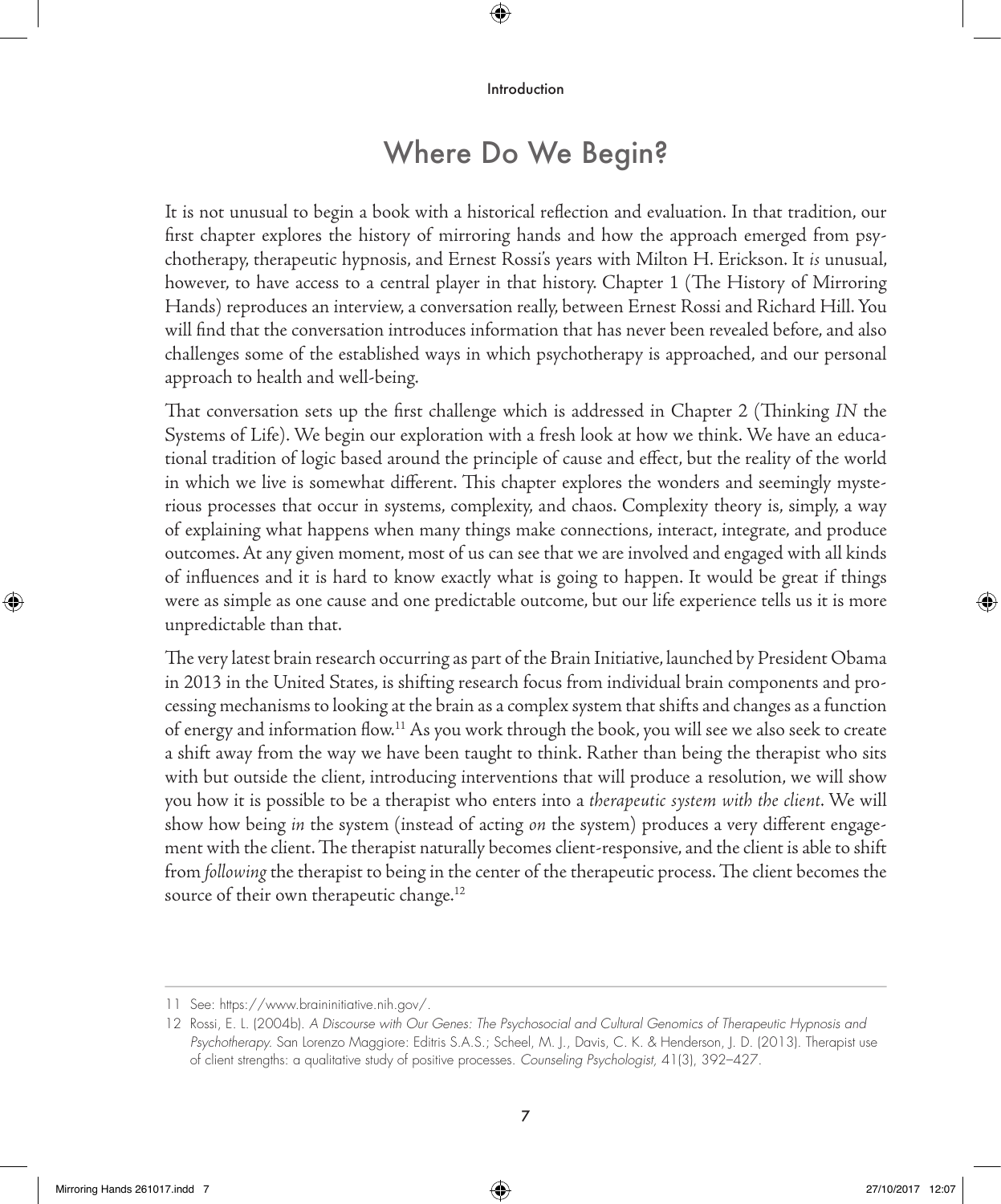### A Framework for All Therapies?

Although we are committed to concepts and principles that are well founded in science, each of the theoretical chapters is not delivered as dry academic theory. These chapters describe and explore what is natural to the practice of all psychotherapy. We hope you will find that you can apply the framework and foundations we set out here for Mirroring Hands to everything you practice, both professionally and in your daily life. These chapters establish how systems function, how they self-organize, and how we can – as practitioners, clients, or private individuals – be comfortable and creative participants in the experience. We are trying to shift thinking away from being the conscious controller or the dominating influence, to embracing a state of participation in the nat ural qualities of our being that do not need control or domination. Instead, we can participate in a creative integration of our whole system. Our argument is that this very control and domination of the experience can make therapy *less effective* and *harder* for both practitioner and client.13 Again, it is important to qualify that we are well aware that sometimes it may be necessary to be pragmatic, controlling, and even dominant, but this is rarely being done as a therapy. This is, most often, to stabilize the client or their situation *before therapy can begin*.

This book is largely addressing situations that are receptive to therapy. Having said that, you will be able to apply the knowledge about our natural rhythms and cycles to the most difficult of cases. You may discover wider applications when we explore the deeper elements of curiosity, what turns it on and what might be turning it off, in Chapter 9 (Curiosity and the Elephant in the Room). Chapter 5 (The Rhythms and Cycles of Life in Therapy) will explain what we mean by natural rhythms and cycles. We believe this puts the practice of psychotherapy in the context of what is natural about us, about the way the world functions around us, and the ways in which we function in the world.

#### Is There More?

The final two chapters might be considered more like an addendum or appendix, but we feel that we have not finished our guided tour yet. Anyone who has participated in Mirroring Hands has had the felt experience of an energetic difference and shift occurring in the hands. Is this just a cog nitive invention or is something really happening? In Chapter 14 (Research and Experiments) we review the research of Leonard Ravitz and our current updates. This fascinating work produces a graphical electrodynamic recording, in real time, of the millivolt changes in the left and right hands.

<sup>13</sup> Rosenfeld, B. D. (1992). Court ordered treatment of spouse abuse. *Clinical Psychology Review,* 12(2), 205–226; Hopps, J. G., Pinderhughes, E. & Shankar, R. (1995). *The Power to Care: Clinical Practice Effectiveness with Overwhelmed Clients.* New York: Free Press.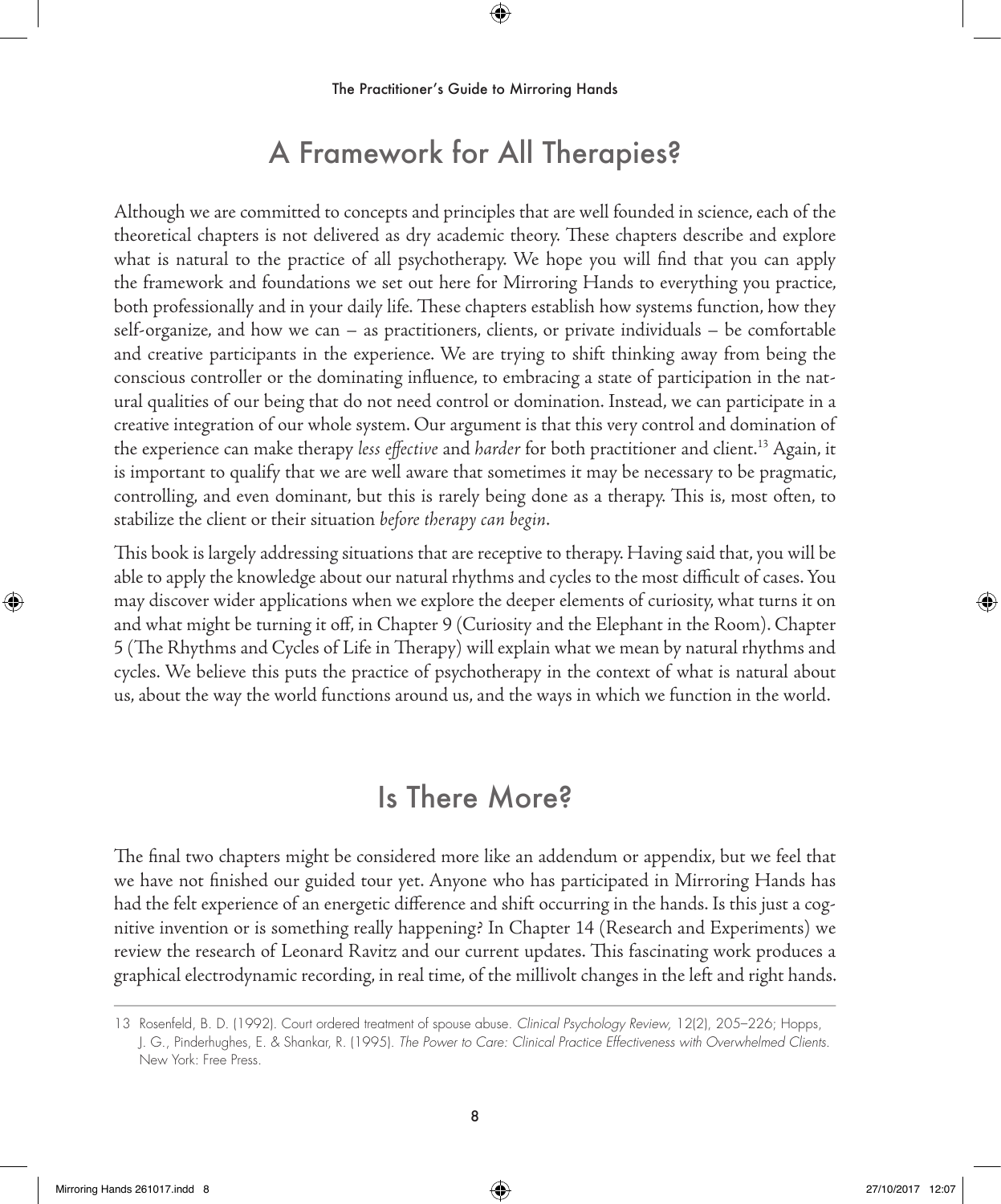The recordings show not only the energetic changes, but also that there is a difference between the left and right sides. Having established that these are energetic processes which occur at the microparticle level, we have opened the door to quantum field theory. We feel incumbent to provide a sketch, at least, of this fascinating topic to give you some foundation and open your curiosity to seek out more detailed information elsewhere. In Chapter 15 (Down the Rabbit Hole), we explore the quantum world and also speculate on what the future might hold. Finally, we have kept the hard science for two special papers, added as appendices, in which you can dive as deeply as you wish.

#### The Creative, Growing Edge

#### We conclude this introduction as we began, with a personal perspective from Richard Hill:

Despite my great good fortune and privilege of being mentored by Ernest Rossi, it has always been about where the experience takes me – how I change, where I grow. This book is an expression of what has emerged over the past decade of exploring new ideas and techniques with Ernest Rossi. Something certainly began on that auspicious day in December 2005, but the burden of responsibility for my development, however, has always been mine. It was my task to create effective and productive growth at the most exciting region of my being – my growing edge.<sup>14</sup>

The growing edge is the edge of your known space, your known capacities, your known comfortableness. From the growing edge you step into a creative space where everything is new and unknown. When you step out it is not a rupture or disconnection from who and what you are. It is just as it sounds – a point of growth. Always keep in your mind that you remain connected to everything *you are*. This adventure is growth into a space where you become more – more than you are right now. I (RH) am still expanding at my growing edge and Ernest Rossi tells me that, even in his mideighties, he also continues to push outward at his growing edge.

The creative, growing edge can be a difficult place to be. By its nature, you are there on your own. Even though you may be supported on many fronts, cheered on and encouraged, it is an unknown space. Our unique expression of what we learn, and the way we integrate that learning into daily life, is our expansion at our growing edge. Every therapeutic technique, process, and protocol is the expression of someone's movement outward at *their* creative growing edge. In this context, there is no therapy, technique, or process that is ever entirely a perfect fit for you, because they have all been created at someone else's growing edge. Some may well be a close fit, but this is why *Ericksonian psychotherapy* is so hard to reproduce exactly, because the only perfect Ericksonian practitioner was

<sup>14</sup> Rossi, E. L. (1992). The wave nature of consciousness. In J. K. Zeig (Ed.), *The Evolution of Psychotherapy: The Second Conference*, 216–238. New York: Routledge.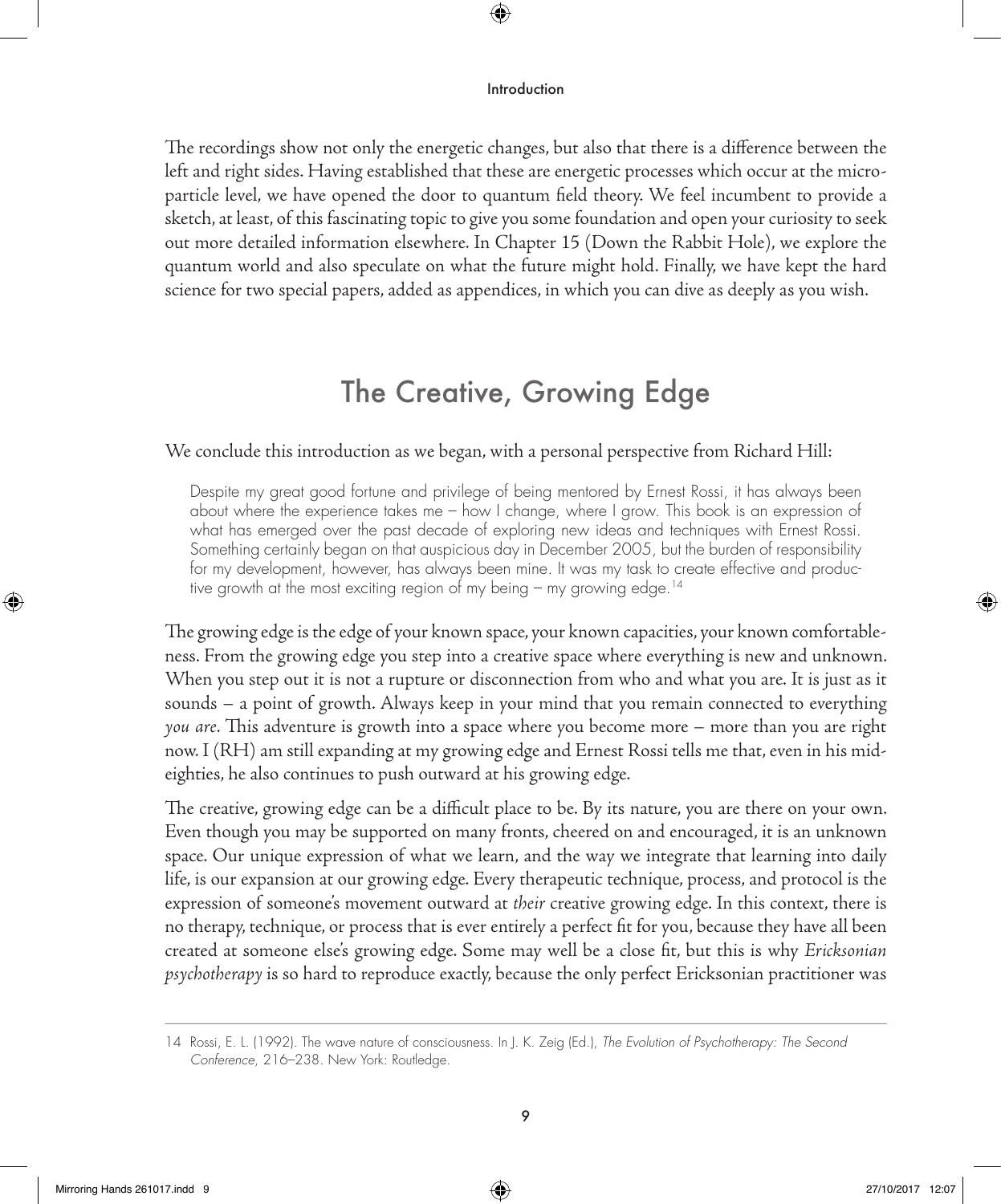Erickson himself. We each must find our own best form and expression in order to be natural, com fortable, and unburdened as we practice.

We genuinely wonder where you will take this. What you might do with our words and ideas. How this book might enable, encourage, or inspire you to explore *your* growing edge. What will you create? It may be something very small. It may be a radical diversion. Chapter 9 (Curiosity and the Elephant in the Room) developed out of Richard Hill's years with Ernest Rossi, but also out of his own life. What does this say to *you*? What do you have in your mind that may spill out beyond your growing edge? The intention of this book is to show you how we have done it, so that you can explore how you will do it.

*One doesn't discover new lands without consenting to lose sight, for a very long time, of the shore.*

#### André Gide, *Les faux-monnayeurs* [The Counterfeiters] (1925)

To get to where we are now, however, there has already been a journey. It is natural to wonder about the history, about how things changed, and how they grew. It is natural, therefore, to begin this book with a historic review, and we are able to tap into the source, Ernest Rossi himself. Let's ask him how it all began.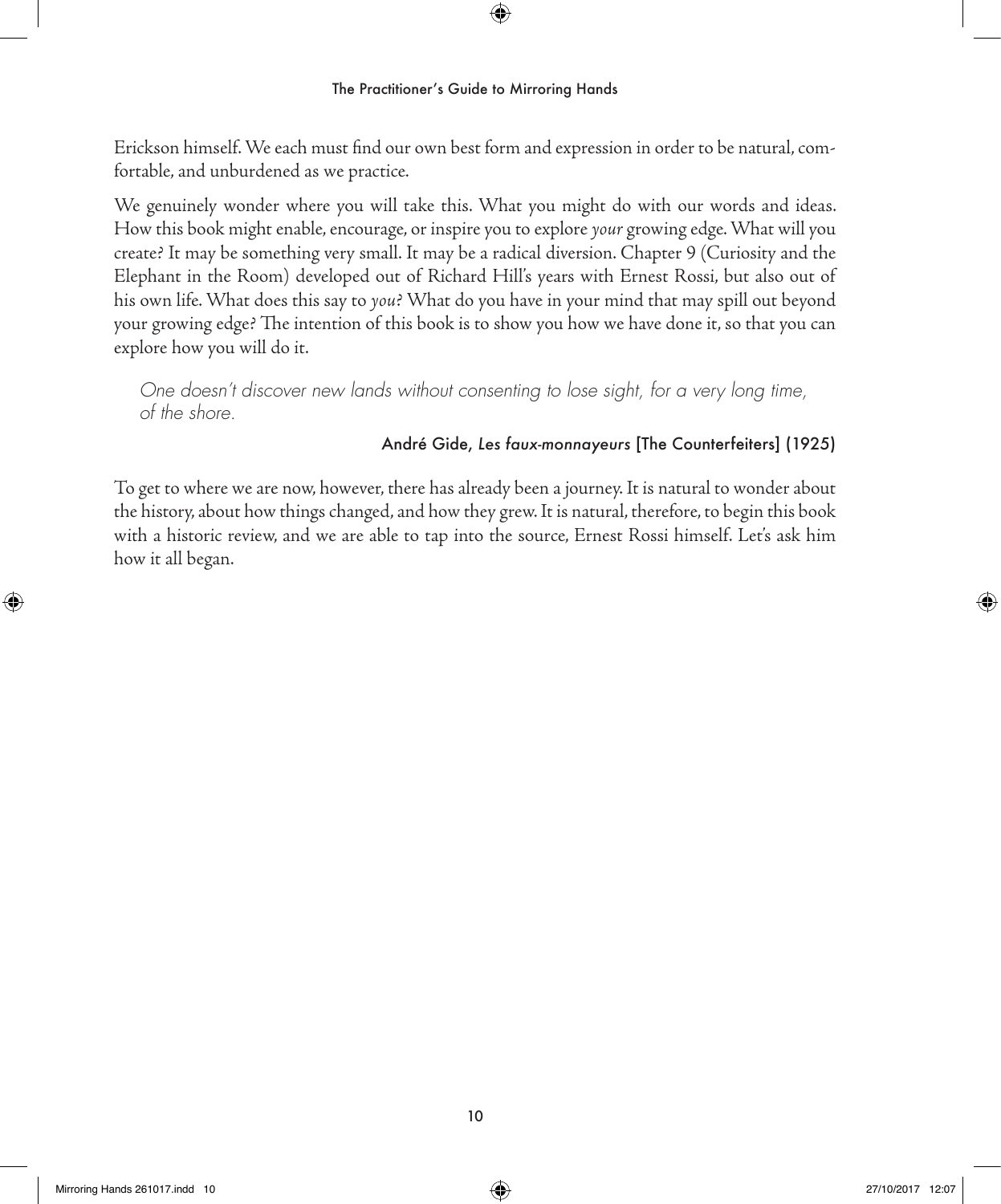## Chapter 1 The History of Mirroring Hands

#### Ernest Rossi in Conversation with Richard Hill



Figure 1.1. Richard Hill and Ernest Rossi in conversation, June 2016

In June 2016, I met with Ernest Rossi and his wife, Kathryn Rossi, at their home in California. The main reason for the visit was to explore the writing of this book. We met every day over seven days, recording over 25 hours of interviews and conversations. In the second session on day 1 of my week with the Rossis, I asked Ernest Rossi, "What is the history of the Mirroring Hands approach? How did it emerge from your 'apprenticeship' with Milton Erickson?" I have reproduced the bulk of the answer. The transcript has been edited for clarity and some additional commentary has been added. *Italicized* words indicate emphasis.

In this transcript, and throughout the book, Richard Hill is represented by RH and Ernest Rossi by ER.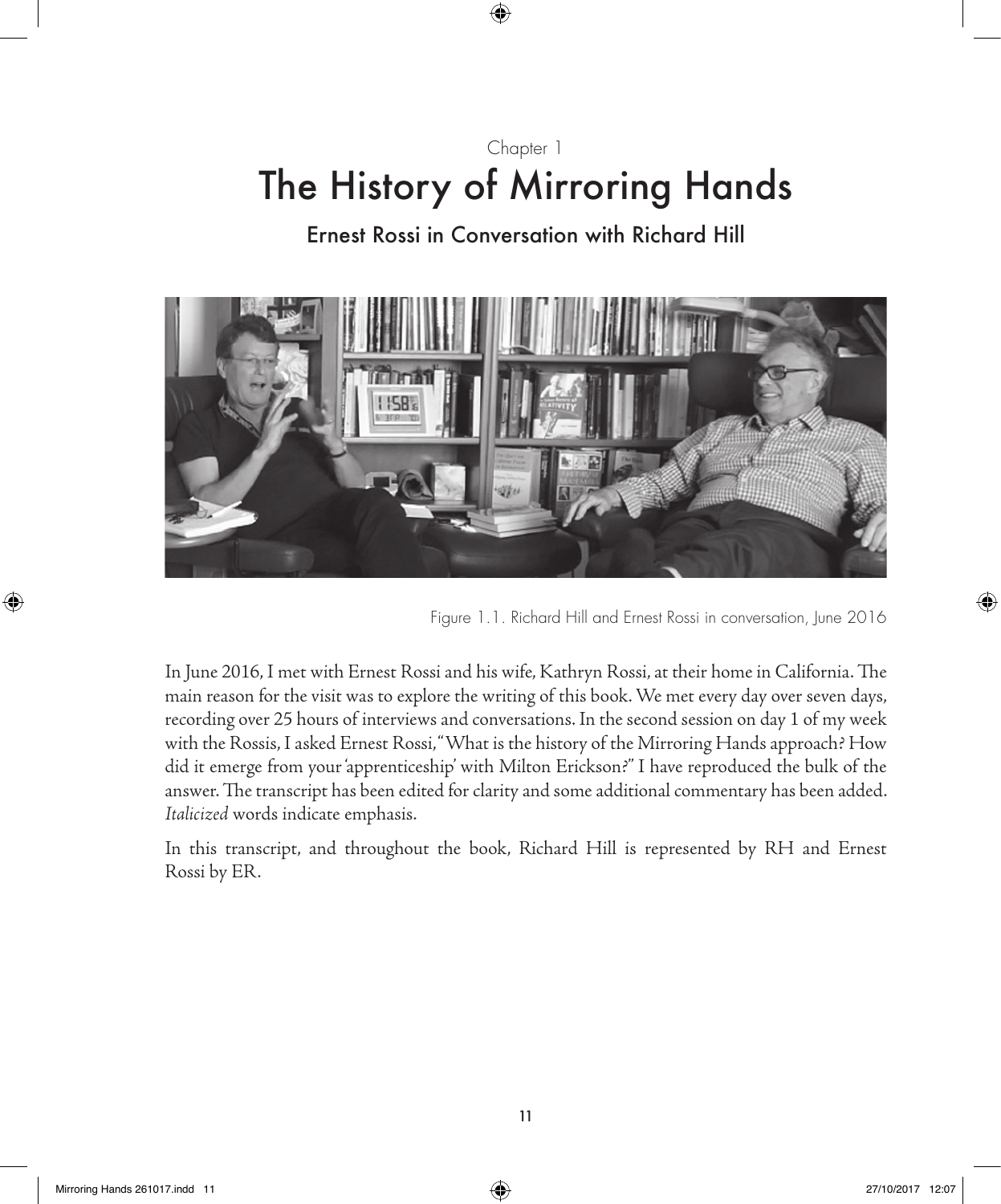### From the Rossi/Hill Conversations, 2016

Los Osos, California, June 1, 2016, 2pm

RH: Maybe this is the opportunity, what do you think, in among all the questions that I have, one was, really, to hear from you about the emergence of this Mirroring Hands approach.

ER: Oh … what's the essence, profoundly the essence …

RH: Yes!

ER: I remember once being introduced from the lectern, "And now Ernie Rossi will show his approach with the hands" (we laugh). Isn't that silly?

RH: And that was … that?

ER: I think, "He doesn't get it." So, what doesn't he get? We have two sides … you know all this stuff about the left and right hemisphere? It's all true from the quantum field theory perspective of consciousness and cognition, empathy, personality, brain plasticity, molecules, and gene expression. all the way down to the quantum level. It's built in here (ER indicates his head).

RH: Yes, I'm very familiar with much of that …

(ER pauses as he contemplates where to begin.)

ER: I was with Milton Erickson many times when David Cheek was there, so it was a threeway conversation between us … just like I was there many times when Ravitz was there … and I learned in these informal shop-talk trialogues a lot that the public's perception of therapeutic hypnosis seemed to have no appreciation of …

\*\*\*

Erickson might reasonably be considered one of the major thinkers about modern psychotherapy and therapeutic hypnosis. He qualified as a psychiatrist in the 1920s and conducted extensive research in the field of therapeutic hypnosis. The Milton H. Erickson Foundation, led by Jeffrey Zeig, Ph.D., continues the legacy of Erickson through education, a huge archive, and the organization of an annual conference to celebrate his work and the ongoing evolution of psychotherapy.<sup>1</sup> Erickson's publications are best recorded in the 16 volumes of *The Collected Works of Milton H. Erickson, M.D.* (2008–2015) edited by Ernest Rossi, Kathryn Rossi, and Roxanna Erickson-Klein.2 He was a master teacher. The people who spent time with him, learned from him, and developed their work in association with him are a "who's who" of modern psychotherapy.

<sup>1</sup> See: http://www.erickson-foundation.org/.

<sup>2</sup> Erickson, M. H. (2008–2015). *The Collected Works of Milton H. Erickson, M.D.*, ed. E. L. Rossi, R. Erickson-Klein & K. L. Rossi, 16 vols. Phoenix, AZ: Milton H. Erickson Foundation Press.